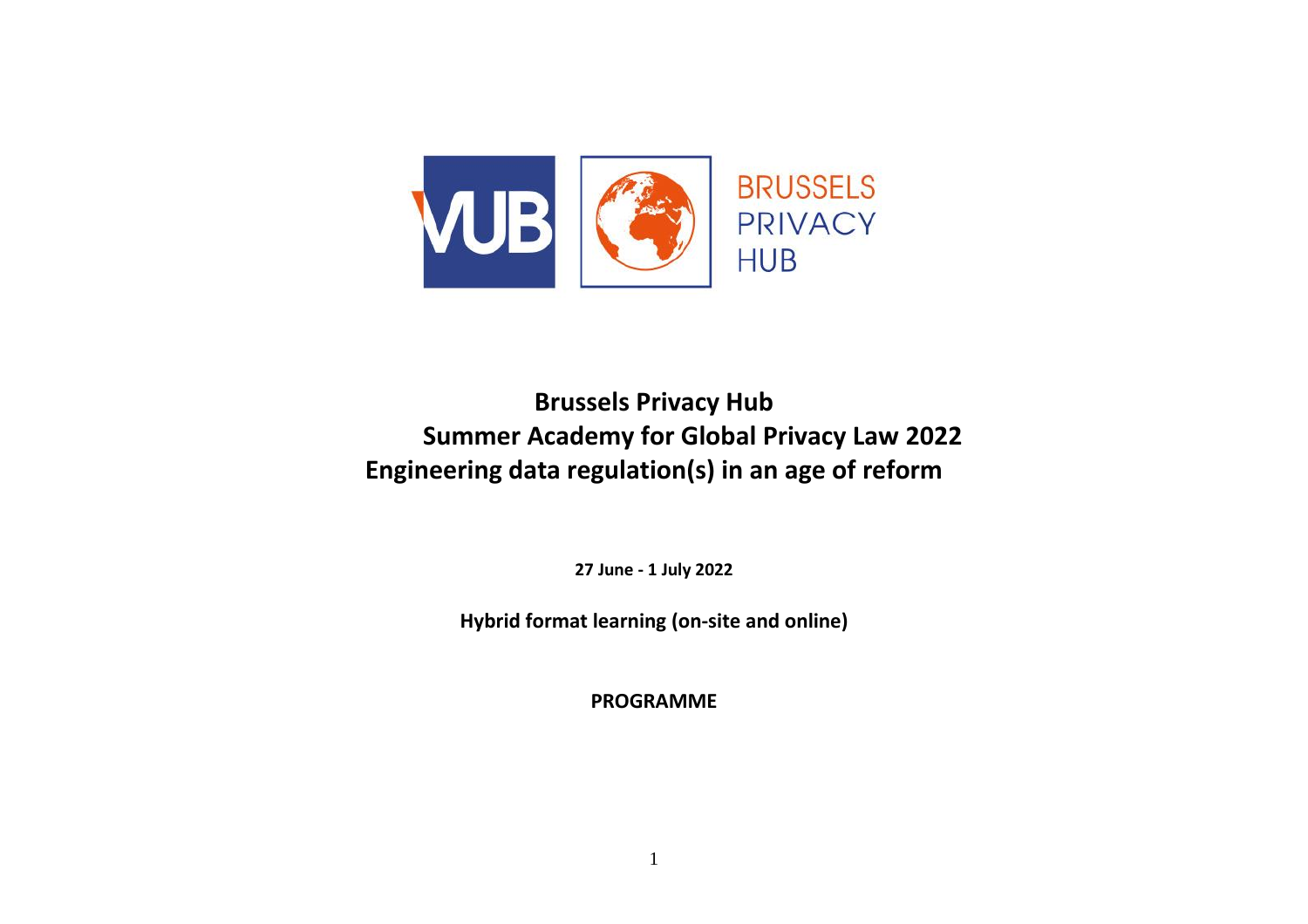| <b>Time</b> | <b>Session</b>                                          | <b>Lecturer</b>                                                |
|-------------|---------------------------------------------------------|----------------------------------------------------------------|
| $08:30 -$   | Coffee together: Welcome and Introduction to the        | Vagelis Papakonstantinou, Professor of Law, Vrije Universiteit |
| 08:45       | <b>Summer Academy</b>                                   | <b>Brussels</b>                                                |
|             |                                                         |                                                                |
| $08:45 -$   | <b>Health break</b>                                     |                                                                |
| 09:00       |                                                         |                                                                |
| $09:00 -$   | Session 1: Making fundamental rights work in the era of | Mireille Hildebrandt, Research Professor on 'Interfacing Law   |
| 10:15       | Al                                                      | and Technology', Vrije Universiteit Brussels                   |
|             |                                                         |                                                                |
| $10:15 -$   | <b>Health break</b>                                     |                                                                |
| 10.30       |                                                         |                                                                |
| $10:30 -$   | Session 2: Reflections on the AI Act's risk-based       | Daniel Leufer, Senior Policy Analyst, Access Now               |
| 11:45       | approach                                                |                                                                |
| $11:45 -$   | <b>Health break</b>                                     |                                                                |
| 12:00       |                                                         |                                                                |
| $12:00 -$   | Session 3: Towards responsible AI: A data protection    | Vitor Bernardo, Technology and security Officer, European Data |
| 13:15       | perspective on the AI Act                               | <b>Protection Supervisor</b>                                   |
|             |                                                         |                                                                |
| $13:15 -$   | Lunch break                                             |                                                                |
| 14:15       |                                                         |                                                                |
| $14:15 -$   | Participants' session: Your research and/or company     |                                                                |
| 17:00       | projects                                                |                                                                |

### **DAY 1 – Monday 27 June 2022: The Artificial Intelligence (AI) Act**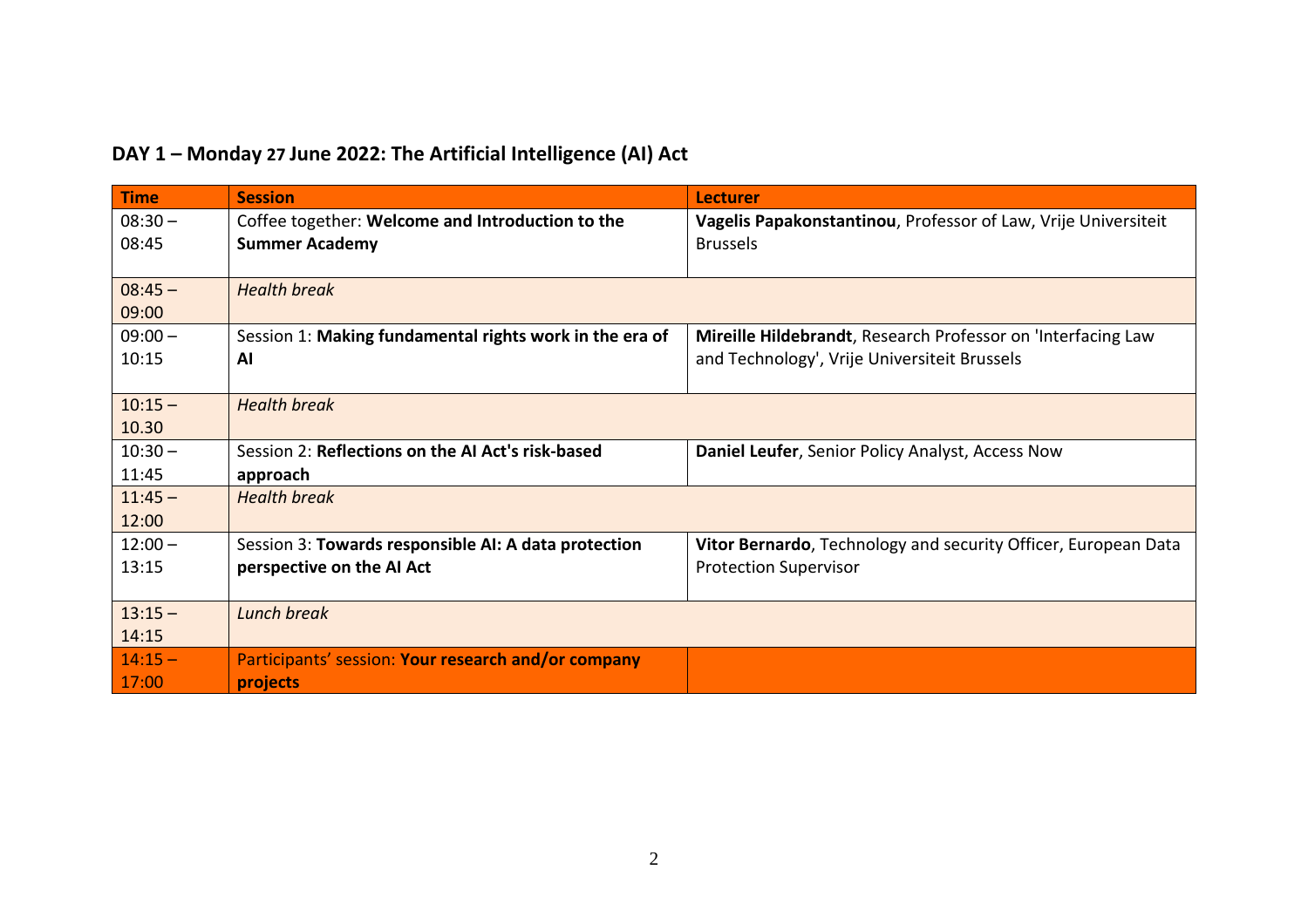## **DAY 2 – Tuesday 28 June 2022: The Network and Information Security (NIS2) Directive**

| <b>Time</b> | <b>Session</b>                                     | <b>Lecturer</b>                                                           |
|-------------|----------------------------------------------------|---------------------------------------------------------------------------|
| $09:00 -$   | Session 4: EU cybersecurity law                    | Vagelis Papakonstantinou, Professor of Law, Vrije Universiteit            |
| 10:15       |                                                    | <b>Brussels</b>                                                           |
|             |                                                    |                                                                           |
| $10:15 -$   | <b>Health break</b>                                |                                                                           |
| 10:30       |                                                    |                                                                           |
| $10:30 -$   | Session 5: NIS2 Directive approach and key         | Pieter Byttebier, Attaché International Relations, Centre for             |
| 11:45       | obligations                                        | Cybersecurity (Belgium)                                                   |
| $11:45 -$   | <b>Health break</b>                                |                                                                           |
| 12:00       |                                                    |                                                                           |
| $12:00 -$   | Session 6: The cross-section between cybersecurity | <b>Georgia Skouma, Director of Security &amp; Privacy Legal, Deloitte</b> |
| 13:15       | and personal data protection                       |                                                                           |
| $13:15 -$   | Lunch break                                        |                                                                           |
| 14:15       |                                                    |                                                                           |
| $14:15 -$   | Role playing session: Reporting a (personal) data  | Pieter Gryffroy, Liesa Boghaert, Bernd Fiten, Timelex                     |
| 17:00       | <b>breach</b>                                      |                                                                           |
|             |                                                    |                                                                           |
|             |                                                    |                                                                           |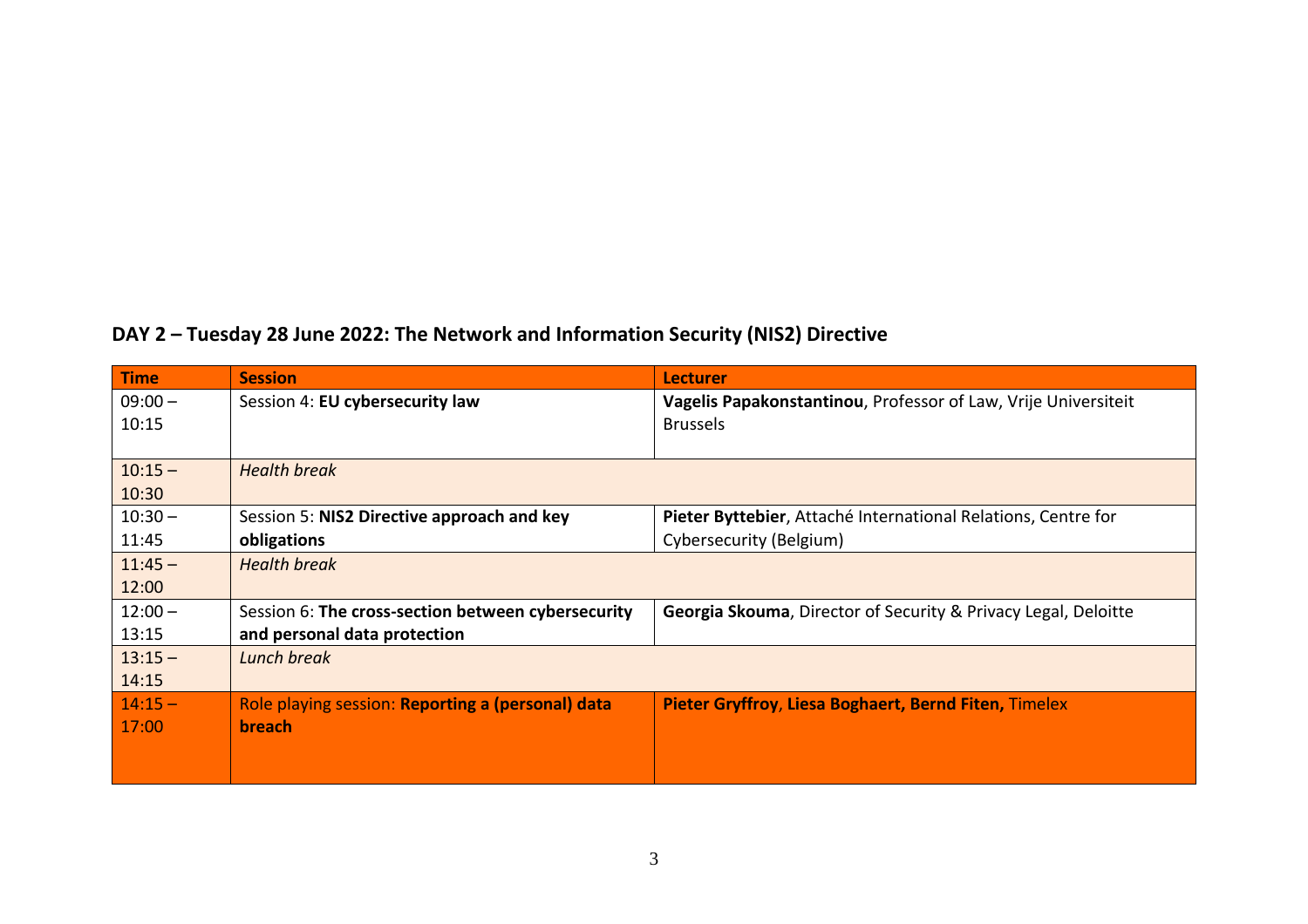## **DAY 3 – Wednesday 29 June 2022: The Digital Markets Act (DMA)**

| <b>Time</b>     | <b>Session</b>                                                                 | <b>Lecturer</b>                                                                                                                                                |
|-----------------|--------------------------------------------------------------------------------|----------------------------------------------------------------------------------------------------------------------------------------------------------------|
| $09:00 - 10:15$ | Session 7: Making sense of the Digital Markets Act                             | Heidi Waem, Counsel, DLA Piper                                                                                                                                 |
| $10:15 - 10:30$ | <b>Health break</b>                                                            |                                                                                                                                                                |
| $10:30 - 11:45$ | Session 8: What does the DMA regulate?                                         | Vanessa Turner, Senior Advisor - Competition, BEUC                                                                                                             |
| $11:45 - 12:00$ | <b>Health break</b>                                                            |                                                                                                                                                                |
| $12:00 - 13:15$ | Session 9: Data protection concerns in data-driven<br>mergers and acquisitions | <b>Cedric Burton, Global Co-Chair Privacy and Cybersecurity</b><br>Practice, Wilson Sonsini Goodrich & Rosati                                                  |
| $13:15 - 14:15$ | Lunch break                                                                    |                                                                                                                                                                |
| $14:15 - 17:00$ | Role playing session: DMA/GDPR case study                                      | <b>Muhammed Demircan, Brussels Privacy Hub, Bárbara</b><br>Lazarotto, Marie-Sklodowska Curie Action's Fellow, PhD<br>student at The Vrije Universiteit Brussel |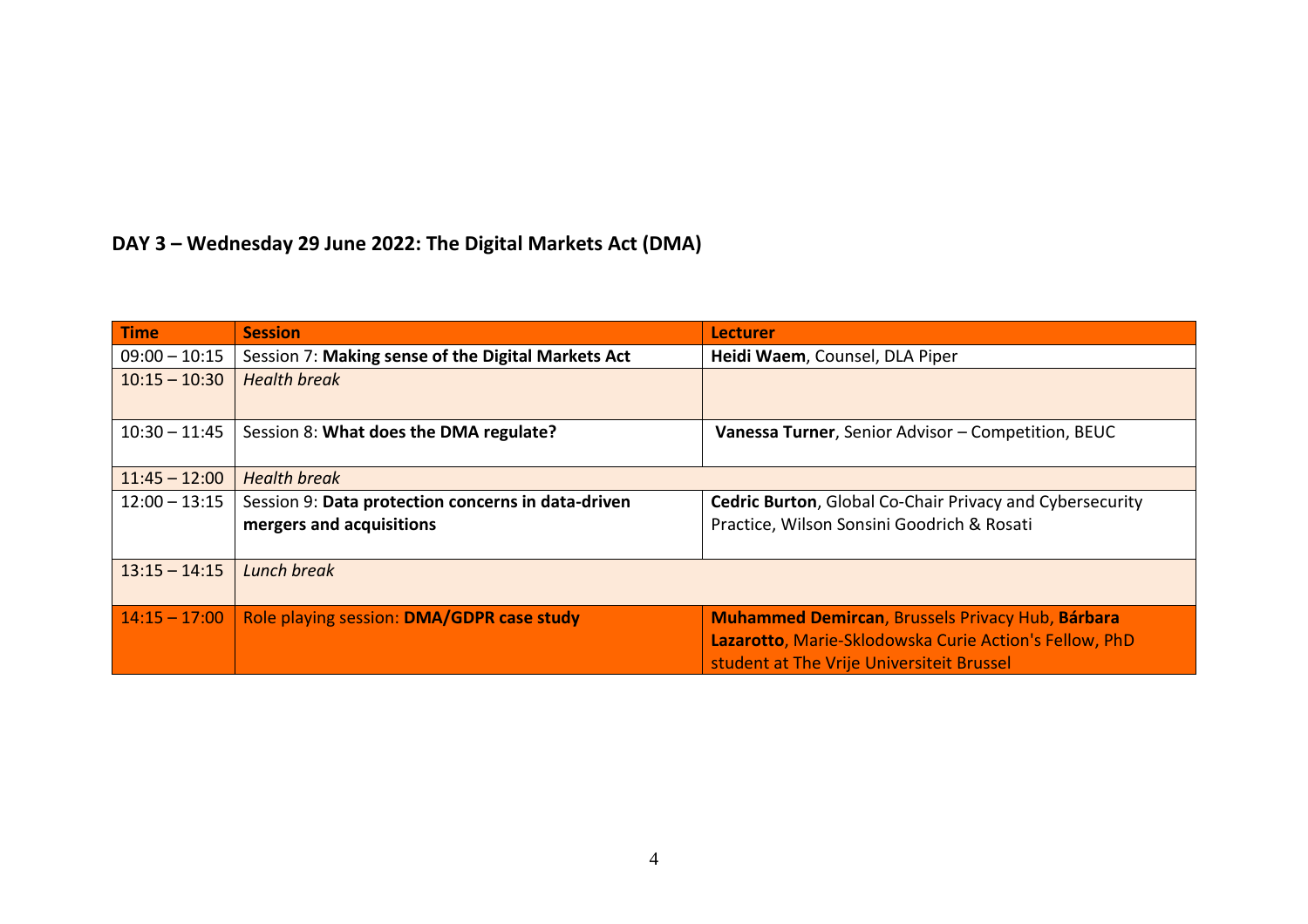| <b>Time</b>     | <b>Session</b>                                   | <b>Lecturer</b>                                                       |
|-----------------|--------------------------------------------------|-----------------------------------------------------------------------|
| $09:00 - 10:15$ | Session 10: The EU Regulation of public sector   | Malte Beyer-Katzenberger, Policy Officer at European Commission,      |
|                 | information                                      | Directorate General for Communications Networks, Content and          |
|                 |                                                  | Technology                                                            |
| $10:15 - 10:30$ | <b>Buffer time</b>                               |                                                                       |
| $10:30 - 11:45$ | Session 11: Making sense of the Digital          | Caterina Sganga, Professor of Comparative Law, Sant' Anna School      |
|                 | Governance Act: background, key provisions and   | of Advanced Studies                                                   |
|                 | interplay with the EU regulatory framework       |                                                                       |
|                 |                                                  |                                                                       |
| $11:45 - 12:00$ | <b>Buffer time</b>                               |                                                                       |
| $12:00 - 13:15$ | Session 12: Data altruism and the sharing of     | Giulia Schneider, Assistant professor in economic law, Catholic       |
|                 | personal data in the EU Data Space               | University of Milan                                                   |
| $13:15 - 14:15$ | Lunch break                                      |                                                                       |
| $14:15 - 17:00$ | Role playing: Data re-uses for research purposes | <b>Gulia Schneider, Assistant professor in economic law, Catholic</b> |
|                 |                                                  | <b>University of Milan</b>                                            |
|                 |                                                  |                                                                       |
|                 |                                                  |                                                                       |

### **DAY 4 – Thursday 30 June 2022: The Data Governance Act (DGA)**